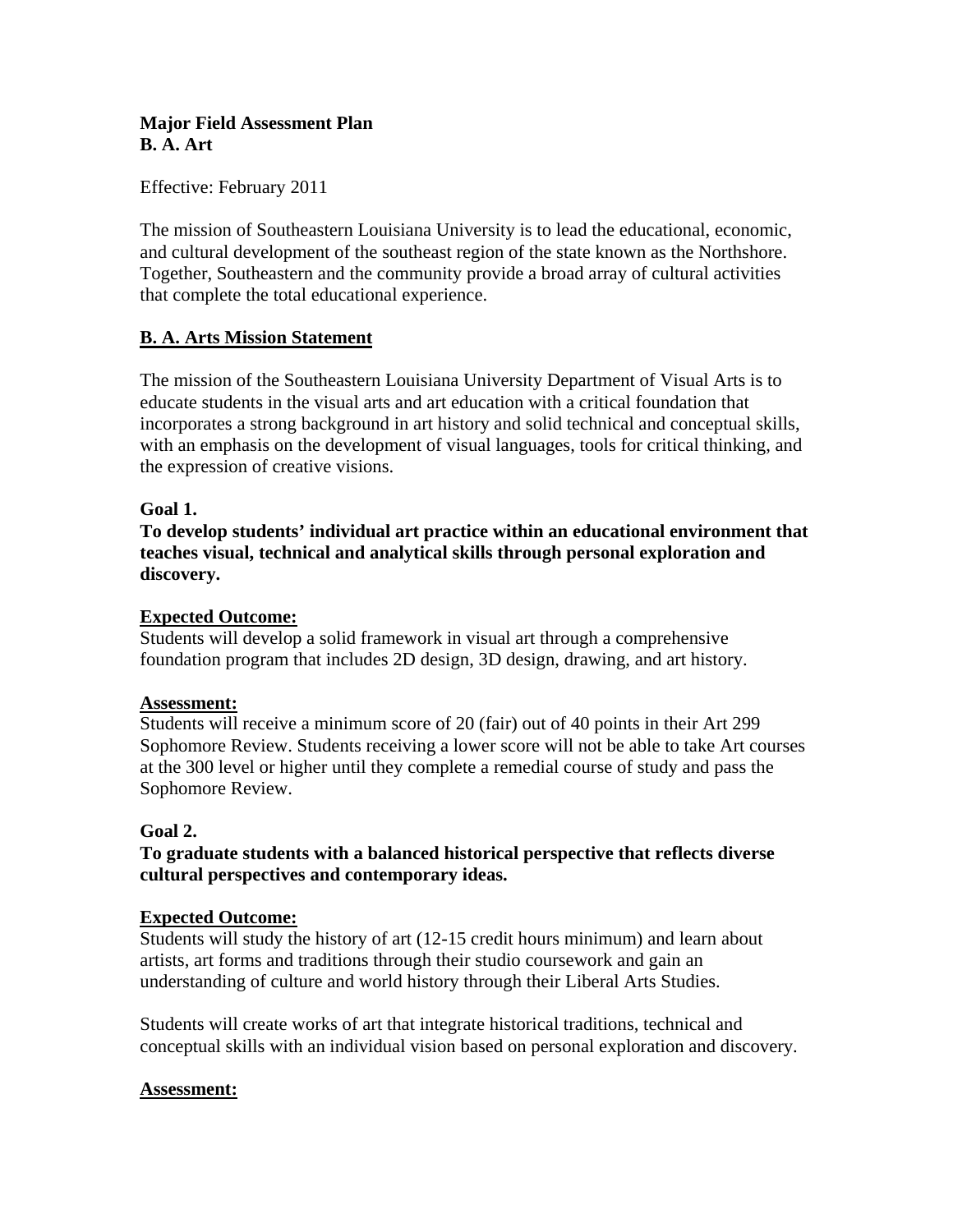Students completing the BA in Art will demonstrate adequate knowledge of art history in an exit examination. The average score of the graduates of the BA in Art program on an exit exam in art history (which they will take shortly before graduation) will be at least 70%.

# **Goal 3.**

**To develop students' skills to solve aesthetic problems and to engage in critical dialogues that extend beyond the classroom. To prepare students by example and instruction to be educated viewers, to function as artists and scholars in contemporary society, to pursue advanced study in the visual arts.** 

# **Expected Outcome**

Students will develop technical expertise in various studio disciplines through hands on interaction with contemporary tools of art making. Students will present their artworks through juried shows and regularly scheduled exhibitions. Students will learn about contemporary works of art and the larger art world through interactions with faculty and working artists. Students will learn to present, analyze and evaluate art works through classroom critiques and as part of a Senior Project.

# **Assessment**

Each student will develop a portfolio in the chosen area of concentration in order to present an ambitious body of work successfully juried into the Senior Exhibition by the Faculty. The work will be evaluated in writing by a minimum of three visual art faculty, using the "Senior Exit Evaluation in Visual Art" form. The work will be rated on a scale of 1-5 (5 being superior) in areas that include the overall visual impact of the body of work, conceptual strength, technical proficiency, presentation, and the ability to articulate ideas. The average score must be 3.0 or higher.

# **Goal 4:**

# **Prepare students for graduate school in a visual arts field.**

# **Expected Outcome**

Students completing the BA in Art will be well prepared to continue their studies at the graduate level if they so chose.

# **Assessment**

- a. 85% of graduates will respond "Agree" or "Strongly Agree" to the statement "I feel my undergraduate studies have prepared me well for possible study at the graduate level, if so choose."
- b. 85% of those students who apply to a Master's degree program in art will be accepted to Graduate School.

# **Goal 5:**

# **Prepare students for a 21st century workforce.**